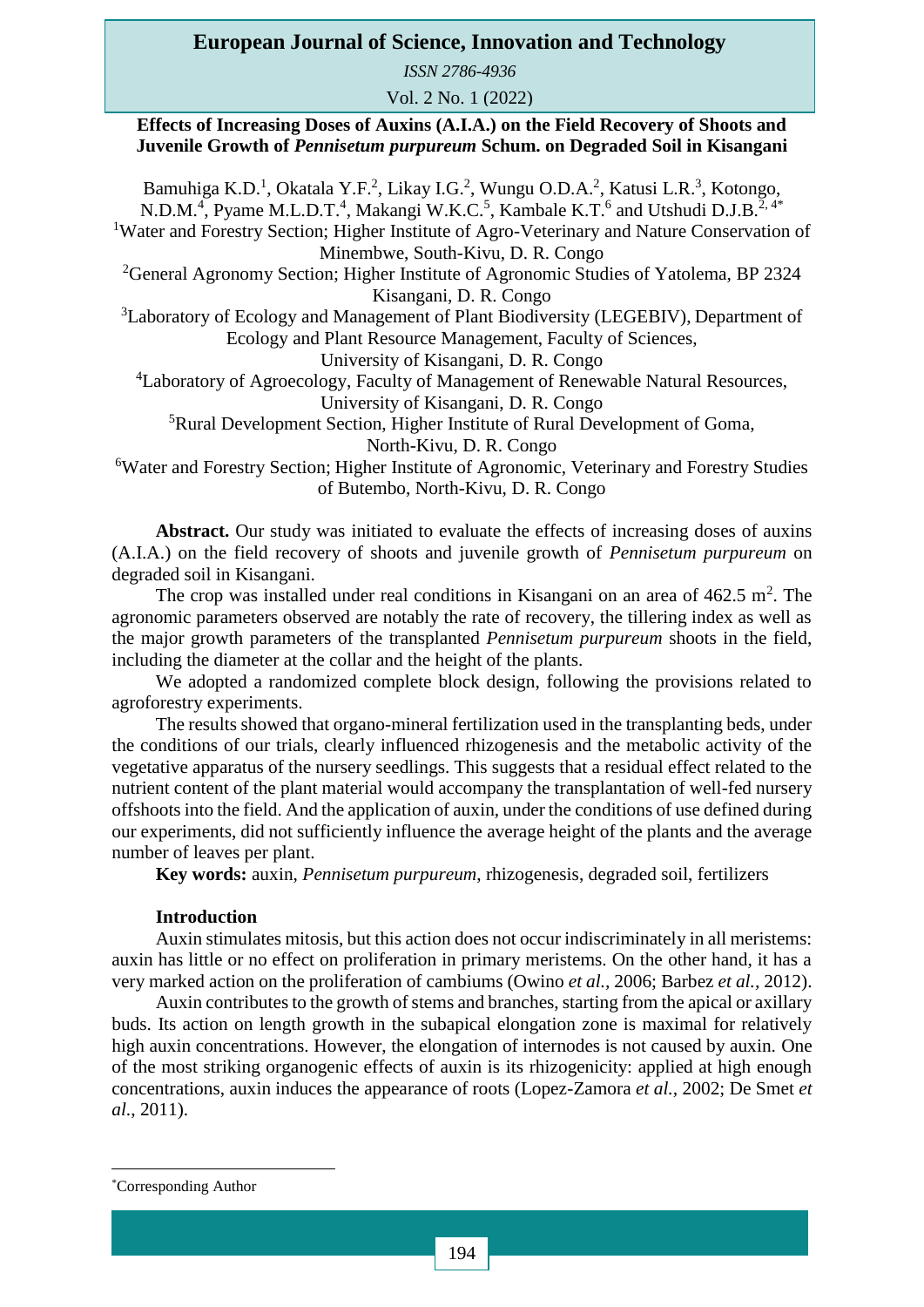In a grass fallow or temporary grassland, the soil structure can be regenerated very clearly under a carpet of *Pennisetum purpureum*, *Panicum maximum*, *Paspalum notatum*, etc., which are distinguished by their efficiency in structural elaboration and enrichment in humus-bearing organic matter (Kashiwagi *et al.,* 2006; Jouquet *et al*., 2014).

Tall perennial and fibrous grasses can be used after mowing to establish plant litter and especially crops of shallow-rooted tree species (Johnson-Maynard *et al.,* 2007; Pyame *et al.,* 2021).

When establishing fallow grasslands with tall perennial grasses including *Pennisetum purpureum*, offshoots and/or stump fragments are usually removed from nurseries and fields and transplanted to a newly developed site. On infertile and/or degraded land, such operations often end in failure, especially since the farmer is poor and unable to finance expensive replanting and weeding.

The main question raised is whether nurseries enriched with various inputs (hormones, bio-stimulants, etc.), in order to stimulate growth on degraded soils, would communicate residual nutrients or residual inputs to the emerging fallow-grasslands, through the offshoots and fragments of the stump, which could then have a positive influence on the resumption and juvenile growth of the new herbaceous stand.

The application of microdoses of hormones (auxins AIA) in the nursery positively influences the recovery rate of *Pennisetum purpureum* sprouts/shoots, as well as their tillering coefficient and juvenile growth at field establishment.

### **Materials and Methods**

#### **Environment**

#### *Geographic location and experimental period*

Our experimental field was established in Kisangani, capital of the province of Tshopo, in the Democratic Republic of Congo, more precisely at PK12 on the Banalia axis, in the annex commune or Collectivité-Secteur of Lubuya-Bera, at the agroforestry station of the Faculty of Management of Renewable Natural Resources (FGRNR) of the University of Kisangani.

The geographical coordinates of the city of Kisangani are as follows Latitude: 0° 11' North; Longitude: 25° 1' East; Altitude: 390 to 410m with an average of 400m. The city of Kisangani is located in the central basin straddling the Congo River. Its relief is a set of plateaus intersected by river beds and streams (Pyame, 2015).

The experimentation, undertaken at the "participatory research-action station in integrated agroforestry" of the VLIR-UNIKIS cooperation project, was carried out over a period from May 5 to October 15, 2021.

#### *Climate*

The city of Kisangani has an equatorial climate, characterized by great heat and high humidity. This makes Kisangani an environment where total hydrolysis predominates.

According to the classification of KOPPEN, this climate is of the Af type characterized by a monthly height of precipitations of the driest month superior to 60mm and an annual average temperature superior or equal to 24°c. The average relative humidity is very high all year round and is between 80 and 88%, the annual average being 84%. The insolation is 1972 hours.

The annual rainfall is over 1800mm and is divided into two seasons, one very rainy (mid-August to mid-December) and the other rainy month (mid-March to mid-June).

The climatic data recorded during our experiment are shown in Figures 1 and 2 below.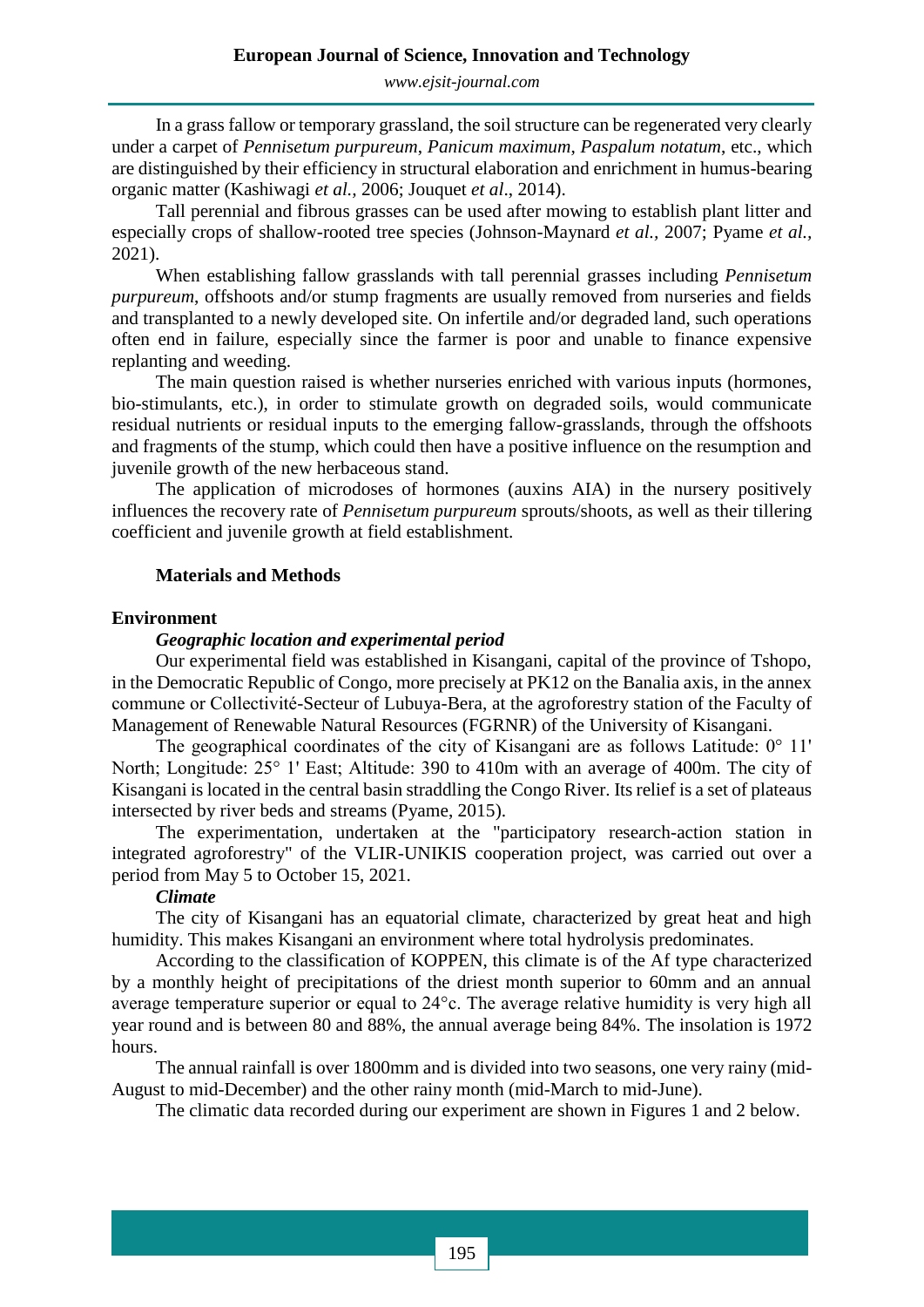

*[www.ejsit-journal.com](http://www.ejsit-journal.com/)*

**Figures 1 and 2: Average monthly temperatures (°C) and rainfall (ml)** Source: Meteorological Service, Department of Hydrobiology, CSB/ UNIKIS, Kisangani station (2021)

#### *Soil of the experimental site and previous crop*

The soil of our experimental site, as for all the soils around Kisangani, is ferralitic (Pyame, 2015). The previous crop was cassava and soybean. Some grasses such as *Cyperus sp*  (Cyperaceae), *Croton Hirtus* (Euphorbiaceae), *Comelina diffusa* (Comelinaceae), *Euphorbia heterophilla* (Euphorbiaceae), *Panicum maximum* (Poaceae), *Spermacos latifolia* (Rubiaceae), *Pueraria phaseolides* (Fabaceae), and *Cynodon dactylon* (Poaceae) were also observed and predominated.

The summary characterization of the topsoil (0-15 cm layer) of the experimental site was presented as follows.

| .                                      |             |                       |                       |                     |               |       |  |
|----------------------------------------|-------------|-----------------------|-----------------------|---------------------|---------------|-------|--|
| <b>Chemical properties of the soil</b> |             |                       |                       | <b>Granulometry</b> |               |       |  |
| $\mathbf{D}^{\mathrm{H}}$<br>water     | $P^{H}$ Kcl | Total acidity         | Al                    | Sands               | <b>Silts</b>  | Clays |  |
|                                        |             | $(m\acute{e}q/100 g)$ | $(m\acute{e}q/100 g)$ | $\frac{1}{2}$       | $\frac{1}{2}$ | (96)  |  |
| 4.5                                    | 4.4         |                       | z.u                   | 80,2                | 14.2          | 5.0   |  |
|                                        |             |                       |                       | Sandy soil          |               |       |  |

| Table 1: Summary characterization of the topsoil (0-15 cm layer) at the experimental |
|--------------------------------------------------------------------------------------|
| site                                                                                 |

Source: Chemical analysis of soil at the Lab. Pedology Lab (December 2021)

### **Materials Used**

A variety of materials were used during the accomplishment of this study. It is about the small current material and the glassware of use to the laboratory of pedology, the aratoire material used during the works of opening and maintenance of the field (nursery), the reagents of laboratory, the hormone of the kind auxin (Indole Acetic Acid) and the material of propagation made of cuttings of *Pennisetum purpureum.*

#### *Experimental setup*

We adopted a randomized complete block experimental design, following the provisions relating to agroforestry experiments, according to Pyame (2015). The sketch below shows the schematic diagram of this design.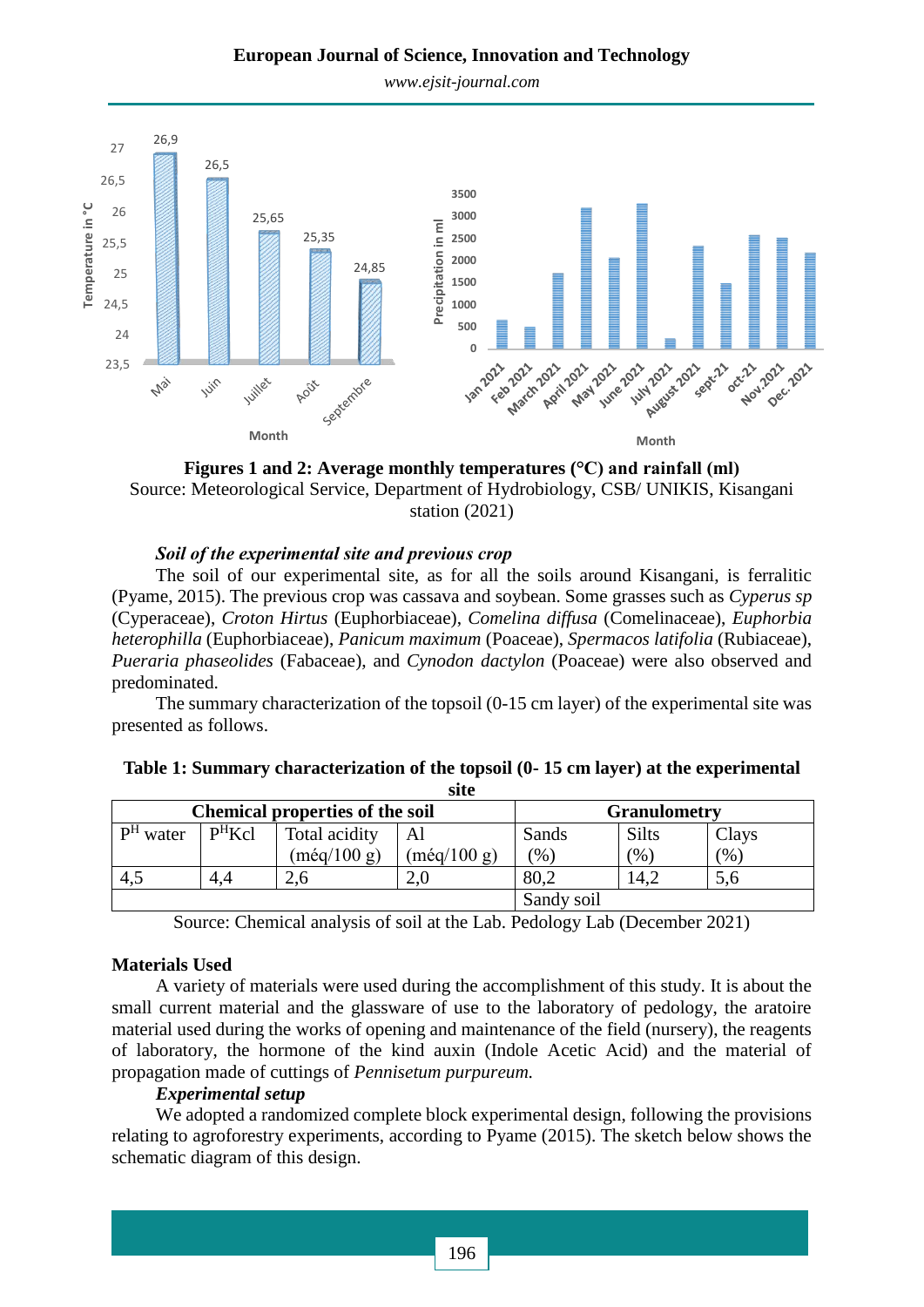*[www.ejsit-journal.com](http://www.ejsit-journal.com/)*



### **Slope direction**

#### **Figure 3: Sketch of the experimental design**

**Block**

Legend: T00= Current planting practice, direct cuttings in the field; T0= production of shoots in the nursery without any additional input; T1= production of shoots in the nursery with a single basal application of auxin (AIA) as growth hormone;  $T2$ = production of shoots in the nursery with two basal applications of auxin (AIA) as growth hormone

### *Methodology of the experiment*

The methodology used in the data collection consists of: clearing the land, cleaning the experimental field, plowing, delimiting the experimental plots, cutting the *Pennisetum purpureum* cuttings, planting the cuttings in the plots, watering the treatment plots (except for the absolute control), applying the improvement treatments, weeding, and collecting the data according to the experimental parameters selected.

### *Preparatory work for the research*

The site is delimited, completely cleared and cleaned, after cutting and transporting the cuttings of *Pennisetum purpureum*. Sap-filled stems, 3 m high, were carefully cut with a machete; the cuttings with 3 internodes were then stored in the shade for 24 h.

### *Planting of cuttings and application of improving inputs*

*Pennisetum purpureum* cuttings were planted in the 6 m x 1.2 m beds, with 2 cuttings in stacks spaced 30 cm apart in all directions. The hormone solution used was Indole Acetic Acid (I.A.A.) auxin, at a concentration of 10 micromoles per liter, which was then increased to 1µmole/l and 1l/m2 was applied to the base of the cuttings in the bed. A second application was made 15 days later for the T2 treatment, increasing the dose to 2 µmoles/m2.

### *Maintenance of the nursery*

This consisted of 2 weedings and regular watering once every 3 days on the different treatments, except for the absolute control representing the current practice of planting *Pennisetum purpureum* in the environment.

### **Data Collection according to the Selected Parameters**

### *Regrowth rate and number of tillers one month after sowing*

The number of resprouts was collected, after 15 days after sowing, on 20 plants sampled per block at a rate of 5 in 4 lines. The number of tillers was collected in the same way by noting the average of each of the 4 sample lines.

### *Growth parameters during the observation period*

The observation period lasted one month from the time of sowing. Six of the 30 plants sampled per block were randomly determined and indexed, to record weekly measurements of crown diameter, plant height, and number of leaves per plant. Calipers and tape measures were used to measure crown diameter and plant height, respectively.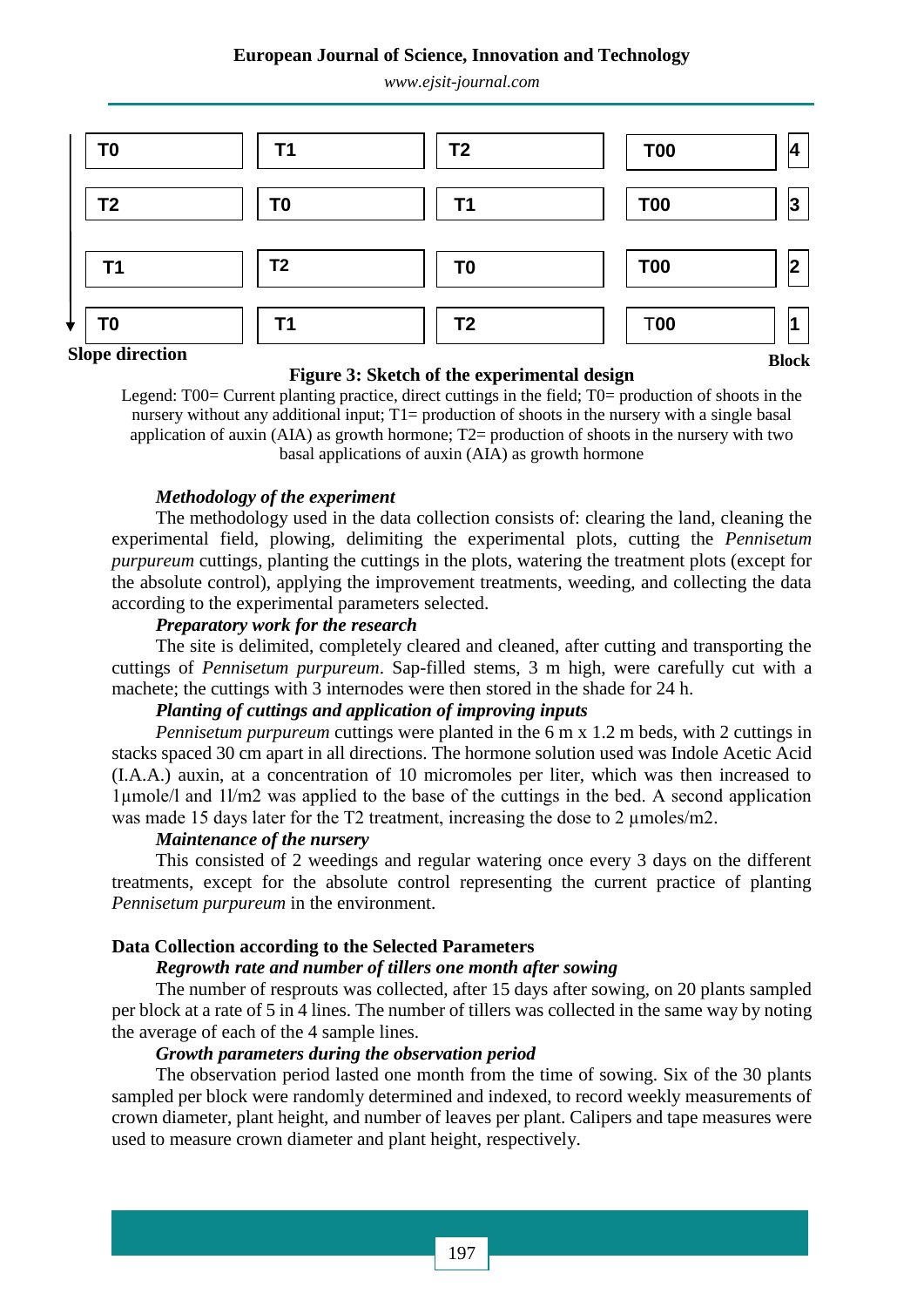### *Statistical processing of the data*

The data of the study were processed by means of the Excel program and the "Statgraphics" software, using in turn the analysis of variance and Duncan's tests for the significance of the differences between the evaluated treatments**.**

### **Results**

This chapter presents and interprets the results below, followed by a brief discussion.

We present alternately (1) the average recovery rates and average tillering indices of the transplants after field transplanting, (2) the average collar diameters, the average plant heights and the average numbers of leaves for the treatments confronted.

### **Average Recovery Rates and Average Tillering Indices of Transplanted Shoots**



These results are presented in Figure 4 below.

**Figure 4: Average recovery rates for transplanted rejects**

If we examine the results in the figure above, we can see that the rates of regrowth of shoots are much higher in the three treatments using nursery work (T0, T1 and T2) than in the absolute control (T00) using simple cuttings without roots and leaves as propagation material!



**Figure 5: Number of tillers per plant**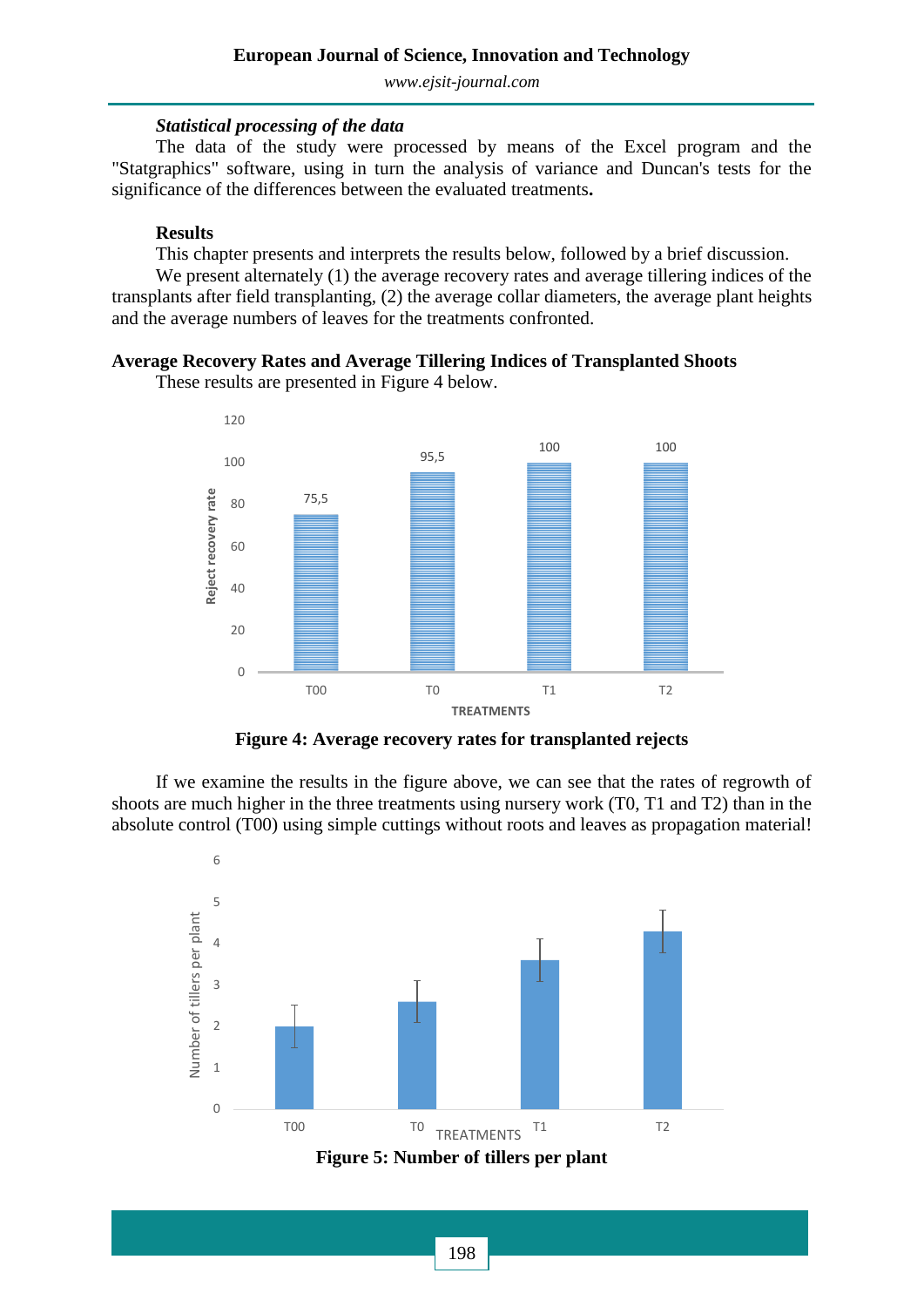When examining the results in the figure above, it can be seen that the tillering indices of the shoots are clearly higher in the three treatments using nursery work (T0, T1 and T2) than in the absolute control (T00) bypassing the latter. However, these results do not allow us to discriminate between these three treatments because they do not show a significant difference (p).

It can be said that auxin, the growth hormone applied to cuttings in the nursery, did not sufficiently influence rhizogenesis at soil level after transplanting to the field.

### **Growth Parameters of** *Pennisetum purpureum* **after Field Transplantation** *Diameter at the crown (plant vigor)*



**Figure 6: Evolution of the diameter at the collar of** *Pennisetum purpureum* **after final placement**

From the examination of the results in this figure, it can be seen that the growth curves for the different treatments are more or less distinct, but they overlap more or less proportionally with the doses of auxins used, the absolute control representing the current practice of establishing *Pennisetum purpureum* by direct cuttings being the least efficient treatment

### *Plant height*

These results are presented in Figure 7 below.





199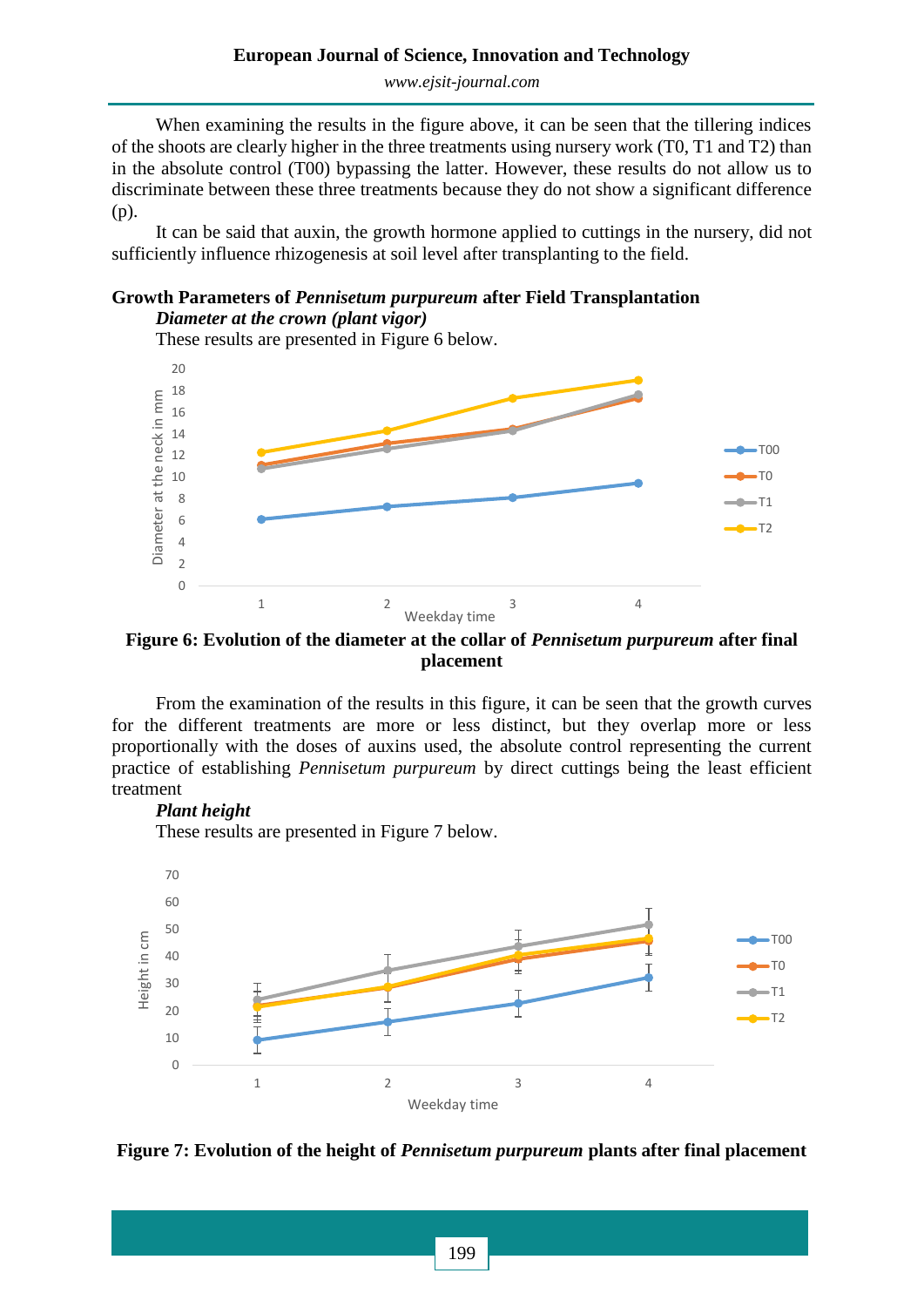When examining the results in Figure 7, it should be noted that the growth curves for the different treatments developed in the nursery were significantly higher than the absolute control curve, which represents the current practice of establishing *Pennisetum purpureum* by direct cuttings and is therefore considered to be the least effective.

However, the curves for treatments using hormonal applications on nursery cuttings did not differ from each other. This clearly shows that A.I.A. auxin, under the conditions of use defined in our experiments, did not sufficiently influence the average height of plants.

# *Average number of leaves per plant*

These results are presented in Figure 8 below.



#### **Figure 8**: **Number of leaves per plant of** *Pennisetum purpureum* **according to treatments**

When examining the results in Figure 8, it should be noted that the growth curves for the different treatments developed in the field were significantly higher than the absolute control curve for the current practice of establishing *Pennisetum purpureum* by direct cuttings, which is therefore considered the least effective.

Furthermore, the curves for the treatments using increasing doses of auxin in the field combined with a constant dose stood out from each other.

#### **Discussion**

The question raised at the beginning of this research was whether nurseries enriched with various inputs (hormones, bio-stimulants...), to stimulate growth on degraded soils, would communicate residual nutrients or residual inputs to the emerging fallow-grasslands, through the shoots and stump fragments, which could then positively influence the recovery and juvenile growth of the new herbaceous stand.

At the end of this work, it can be said that auxin, the growth hormone applied to cuttings in nursery, has globally influenced the rate of resumption of shoots at transplanting compared to the practice of direct cutting in the field (100% against 75%) at soil level after transplanting in the field.

Similarly, the tillering index increased with the use of auxin, i.e. 1.9%, 2.1%, 3% and 4%, respectively, for direct cutting in the field without watering, no use of auxin in the nursery and the use of 10 and 20 micromoles of auxin (AIA).

The difference in number of tillers between these four treatments was not statistically significant at the 5% level (ANOVA:  $F = 3.568$ ; ddl = 3; p-value = 0.0835).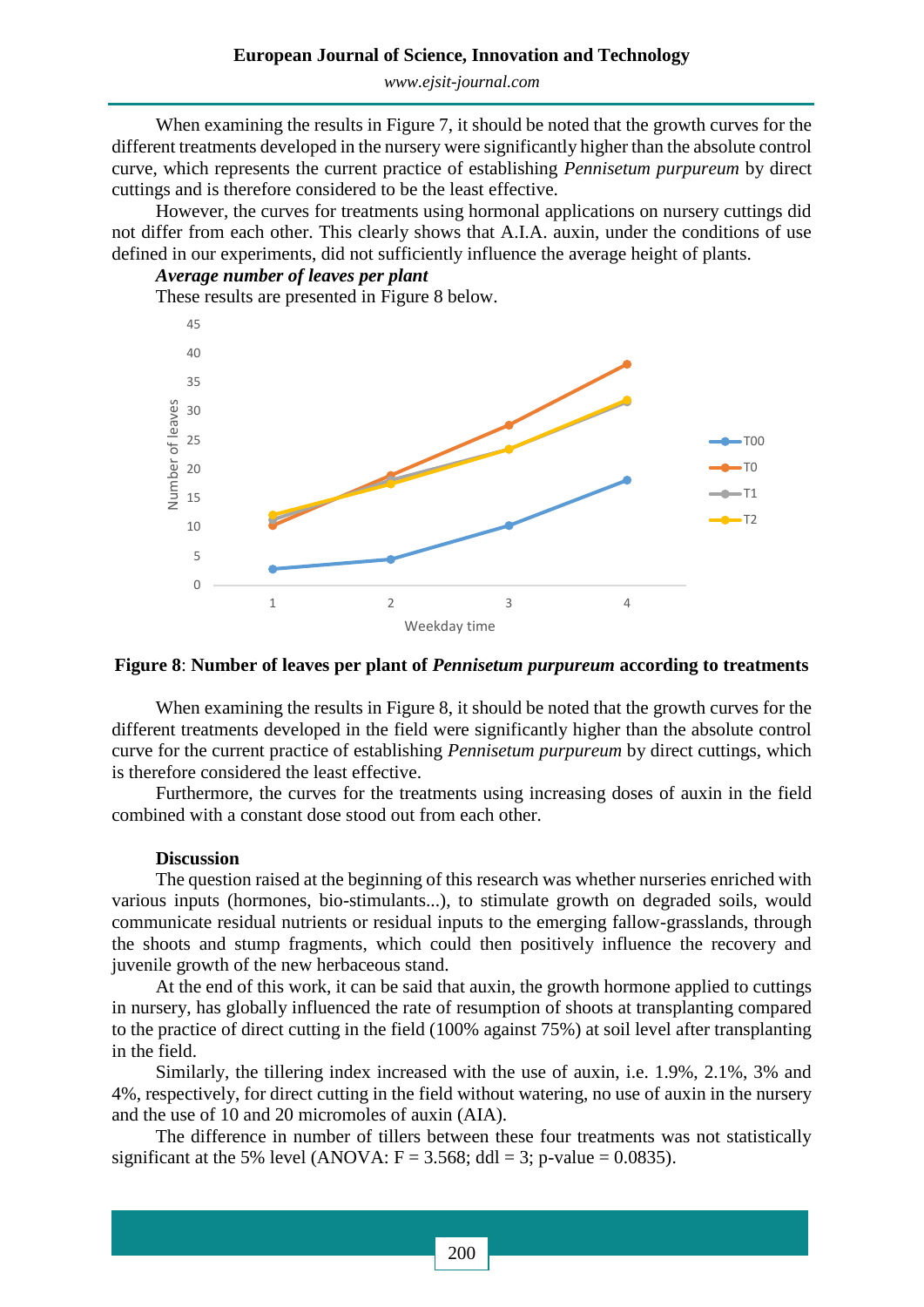

**Figure 9: Number of tillers per plant of** *Pennisetum purpureum* **according to treatments**

Similar research using fertilizer inputs under grass cover has been undertaken by different authors: (1) a high level of microbial activity and assimilable P was found to be directly proportional to the density of the hairy root system and the amount of inputs regularly accumulated on the surface under conservative cultivation (Salinas-Garcia *et al*., 2001; Whyte, 1959; Rosolem *et al.,* 2012; Dos Santos *et al*., 2011); (2) perennial grass hedges, especially those of grasses, as well as micro-pools play an effective role in reducing water, ion and soil losses under cultivation and soil humus richness (Comino & Druetta, 2010; Wabnik *et al*., 2011; Xiao *et al*., 2012),

With respect to growth parameters, in general, the nursery-developed shoot treatments clearly outperform T00, the local practice of direct field planting of *Pennisetum purpureum* cuttings. Thus, there is a clear advantage to pre-production of cuttings in the nursery, with or without chemical inputs.

However, the curves for the treatments using rejects from hormone applications on nursery cuttings did not differ from each other. This clearly shows that auxin AIA, under the conditions of use defined in our experiments, did not sufficiently influence with time neither the diameter at the collar of the plants nor the average height nor even the number of leaves per plant.

The application of increasing doses of auxins did not, therefore, have a positive influence on the growth parameters of *Pennisetum purpureum* in the field. There is reason to believe that auxin must have concentrated its effects in the soil. Again, its effects were severely limited by the mineral deficiency characterizing this clearly degraded soil (Pyame *et al*., 2015).

Additional application of chemical fertilizers, even in relatively low doses, could clearly highlight the effects of auxin applications in the production of grassland establishment offspring.

Indeed, research undertaken on the modalities of applying increasing doses of NPK fertilizer to *Pennisetum purpureum* green cover associated with legumes has shown great success on the yields of integrated food crops, namely rice, maize and banana (Pyame, 2015; Ntamwira, 2021).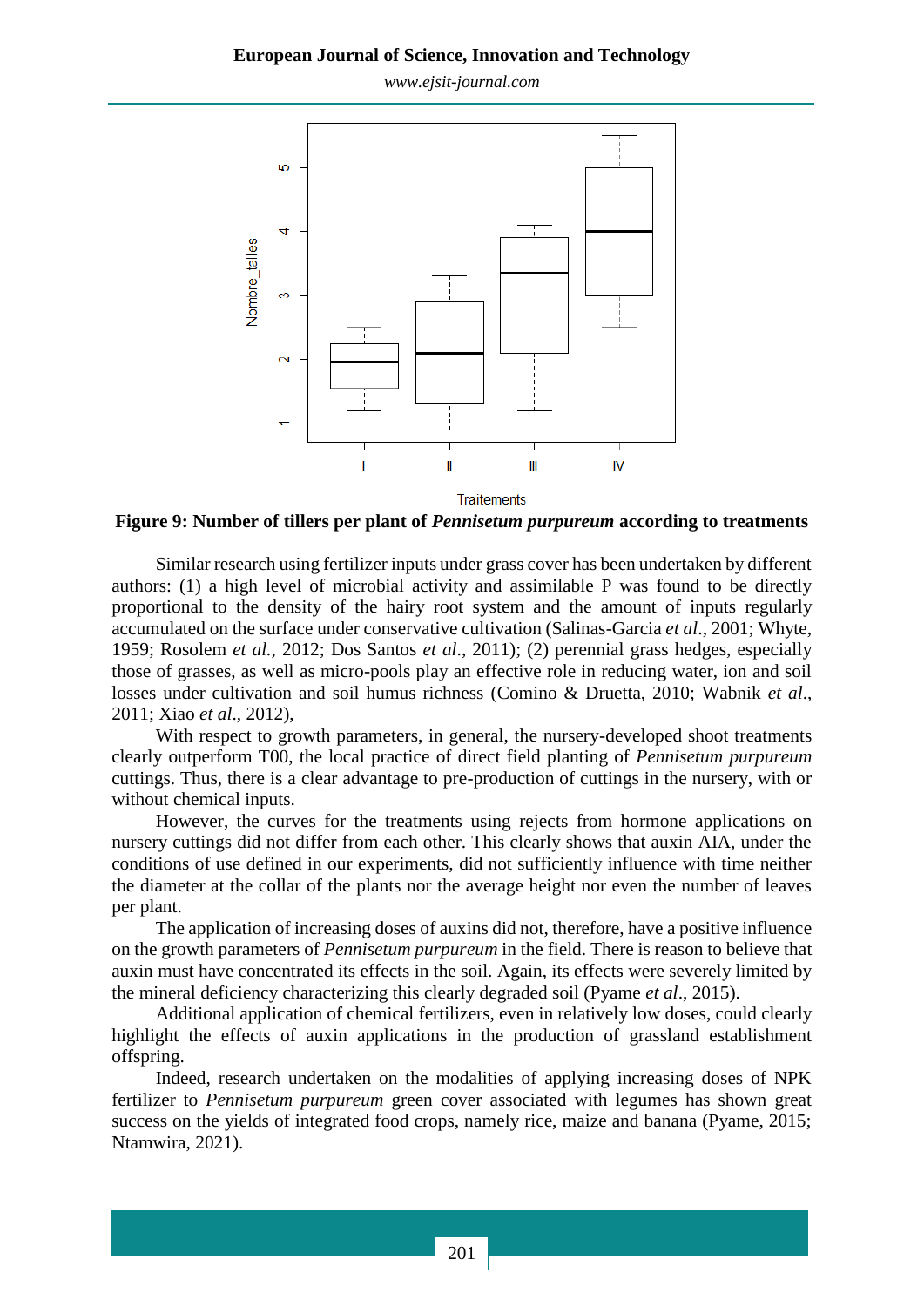### **Conclusion**

The aim of our research was to measure experimentally the recovery rate, the tillering index and the major growth parameters of *Pennisetum purpureum* shoots transplanted in the field, in response to the application in the nursery of increasing microdoses of hormones (auxins A.I.A).

In relation to the recovery rate and the tillering index of *Pennisetum purpureum* shoots at field establishment, it is also clear that the tillering indexes of the shoots are significantly higher in the three treatments using nursery work (T0, T1 and T2) than in the absolute control (T00) bypassing the latter. However, these results do not allow us to discriminate between these three treatments because they do not show a significant difference (p). It can be said that auxin, the growth hormone applied to the cuttings in the nursery, did not sufficiently influence rhizogenesis at soil level after transplantation to the field.

Regarding the growth parameters (collar diameter, plant height, number of leaves) of *Pennisetum purpureum* cuttings at field placement, the curves for the treatments using hormone applications on nursery cuttings did not differ from each other. This clearly shows that auxin A.I.A., under the conditions of use defined in our experiments, did not sufficiently influence the different growth parameters.

We suggest that further studies could be carried out with longer duration trials, for diversified plant hormones and for a wider range of species of both food crops, cover crops and fertilizer trees.

### **References**

- Barbez, E., Kubeš, M., Rolčík, J., Béziat, C., Pěnčík, A., Wang, B., ... & Kleine-Vehn, J. (2012). A novel putative auxin carrier family regulates intracellular auxin homeostasis in plants. *Nature, 485*(7396), 119-122.
- Comino, E. & Druetta, A. (2010). The effect of Poaceae roots on the shear strength of soils in the Italian alpine environment. *Soil and Tillage Research, 106*(2), 194-201.
- De Smet, I., Voss, U., Lau, S., Wilson, M., Shao, N., Timme, R.E., Swarup, R., Kerr, I., Hodgman, C., Bock, R., Bennett, M., Jurgens, G., & Beeckman, T. (2011). Unraveling the evolution of auxin signaling. *Plant Physiol., 155*, 209-221.
- Dos Santos, N. Z., Dieckow, J., Bayer, C., Molin, R., Favaretto, N., Pauletti, V., & Piva, J. T. (2011). Forages, cover crops and related shoot and root additions in no-till rotations to C sequestration in a subtropical Ferralsol. *Soil and Tillage Research, 111*(2), 208-218.
- Johnson-Maynard, J. L., Umiker, K. J., & Guy, S. O. (2007). Earthworm dynamics and soil physical properties in the first three years of no-till management. *Soil and Tillage Research, 94*(2), 338-345.
- Jouquet, P., Blanchart, E., & Capowiez, Y. (2014). Utilization of earthworms and termites for the restoration of ecosystem functioning. *Applied Soil Ecology*, *73*(1), 34-40.
- Kashiwagi, J., Krishnamurthy, L., Crouch, J. H., & Serraj, R. (2006). Variability of root length density and its contributions to seed yield in chickpea (Cicer arietinum L.) under terminal drought stress. *Field Crops Research*, *95*(2-3), 171-181.
- Lopez-Zamora, I., Falcão, N., Comerford, N. B., & Barros, N. F. D. (2002). Root isotropy and an evaluation of a method for measuring root distribution in soil trenches. *Forest Ecology and Management*, *166*(1-3), 303-310.
- Ntamwira, B. J. (2021). *Effets d'un système agro forestier de type "Tapis vert" sur la productivité et les propriétés agronomiques des agrosystèmes à base de bananiersharicots-mais au Sud-Kivu montagneux (RD Congo).* Thèse de doctorat, FGNR-UNIKIS, 115 p.
- Owino, J. O., Owido, S. F. O., & Chemelil, M. C. (2006). Nutrients in runoff from a clay loam soil protected by narrow grass strips. *Soil and Tillage Research*, *88*(1-2), 116-122.